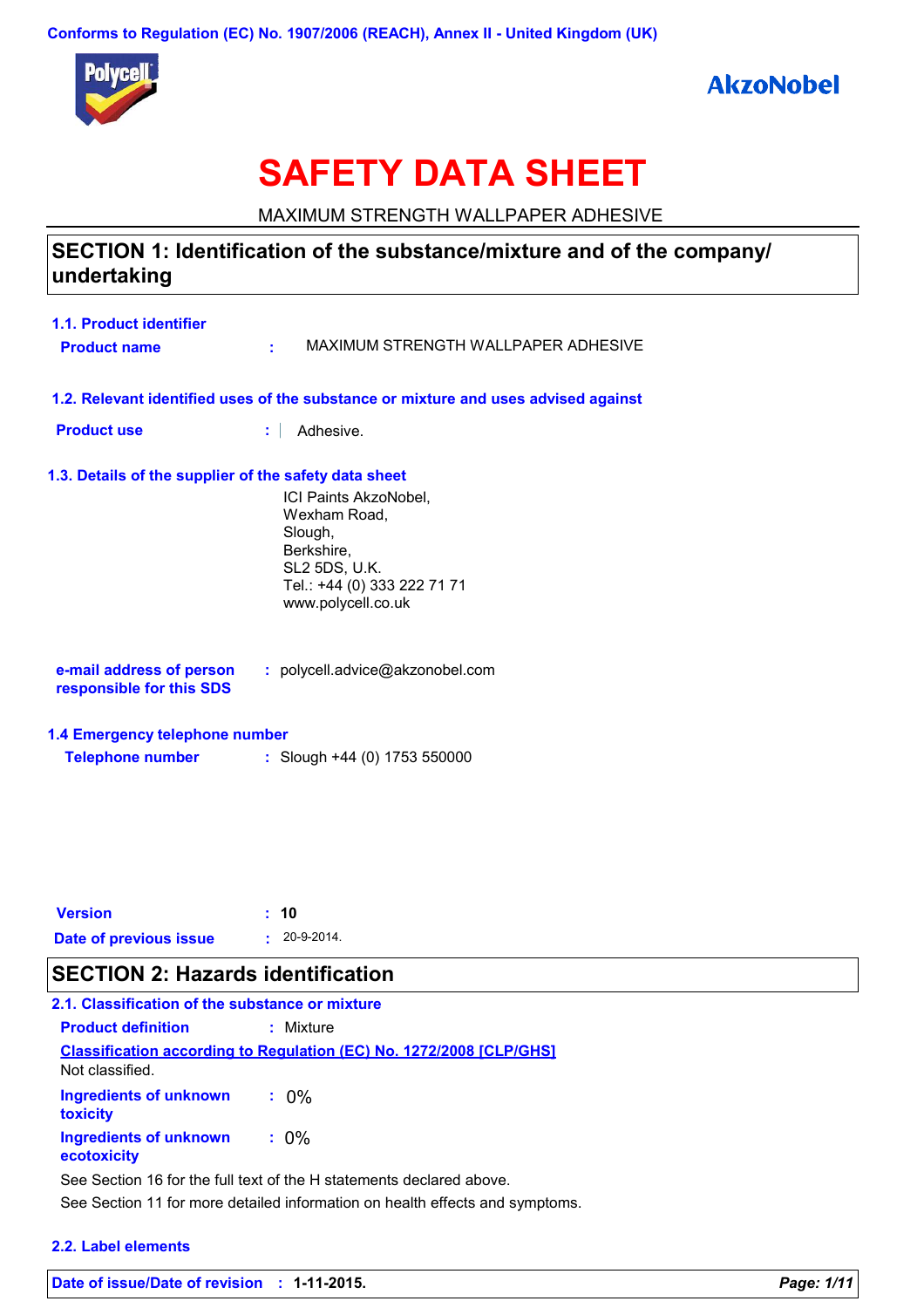## **SECTION 2: Hazards identification**

| <b>Signal word</b>                                                                                                                                              | : No signal word.                                                                                                            |
|-----------------------------------------------------------------------------------------------------------------------------------------------------------------|------------------------------------------------------------------------------------------------------------------------------|
| <b>Hazard statements</b>                                                                                                                                        | : No known significant effects or critical hazards.                                                                          |
| <b>Precautionary statements</b>                                                                                                                                 |                                                                                                                              |
| <b>General</b>                                                                                                                                                  | : P102 - Keep out of reach of children.<br>P101 - If medical advice is needed, have product container or label at hand.      |
| <b>Prevention</b>                                                                                                                                               | : P262 - Do not get in eyes, on skin, or on clothing.                                                                        |
| <b>Response</b>                                                                                                                                                 | : P312 - Call a POISON CENTER or physician if you feel unwell.                                                               |
| <b>Storage</b>                                                                                                                                                  | Not applicable.                                                                                                              |
| <b>Disposal</b>                                                                                                                                                 | : P501 - Dispose of contents and container in accordance with all local, regional,<br>national or international regulations. |
| <b>Supplemental label</b><br>elements                                                                                                                           | : Contains octhilinone (ISO). May produce an allergic reaction.                                                              |
| <b>Annex XVII - Restrictions</b><br>on the manufacture,<br>placing on the market and<br>use of certain dangerous<br>substances, mixtures and<br><b>articles</b> | : Not applicable.                                                                                                            |
| <b>Special packaging requirements</b>                                                                                                                           |                                                                                                                              |
| <b>Containers to be fitted</b><br>with child-resistant<br>fastenings                                                                                            | : Not applicable.                                                                                                            |
| <b>Tactile warning of danger : Not applicable.</b>                                                                                                              |                                                                                                                              |
| 2.3. Other hazards                                                                                                                                              |                                                                                                                              |
| <b>Voluntary label element</b><br>(CEPE)                                                                                                                        | : Contains 2-methyl-2H-isothiazol-3-one                                                                                      |
| Other hazards which do<br>not result in classification                                                                                                          | : None known.                                                                                                                |

## **SECTION 3: Composition/information on ingredients**

**3.2 Mixtures :** Mixture

| <b>Product/ingredient name</b> | <b>Identifiers</b>            | $%$ (w/w) | <b>Classification</b><br><b>Regulation (EC) No. 1272/2008</b><br><b>[CLP]</b> | <b>Type</b> |
|--------------------------------|-------------------------------|-----------|-------------------------------------------------------------------------------|-------------|
| <b>g</b> iycerol               | EC: 200-289-5<br>CAS: 56-81-5 | l>=1 - <5 | Not classified.                                                               | $[2]$       |

There are no additional ingredients present which, within the current knowledge of the supplier and in the concentrations applicable, are classified as hazardous to health or the environment, are PBTs, vPvBs or Substances of equivalent concern, or have been assigned a workplace exposure limit and hence require reporting in this section.

**Type** 

[1] Substance classified with a health or environmental hazard

[2] Substance with a workplace exposure limit

[3] Substance meets the criteria for PBT according to Regulation (EC) No. 1907/2006, Annex XIII

[4] Substance meets the criteria for vPvB according to Regulation (EC) No. 1907/2006, Annex XIII

[5] Substance of equivalent concern

Occupational exposure limits, if available, are listed in Section 8.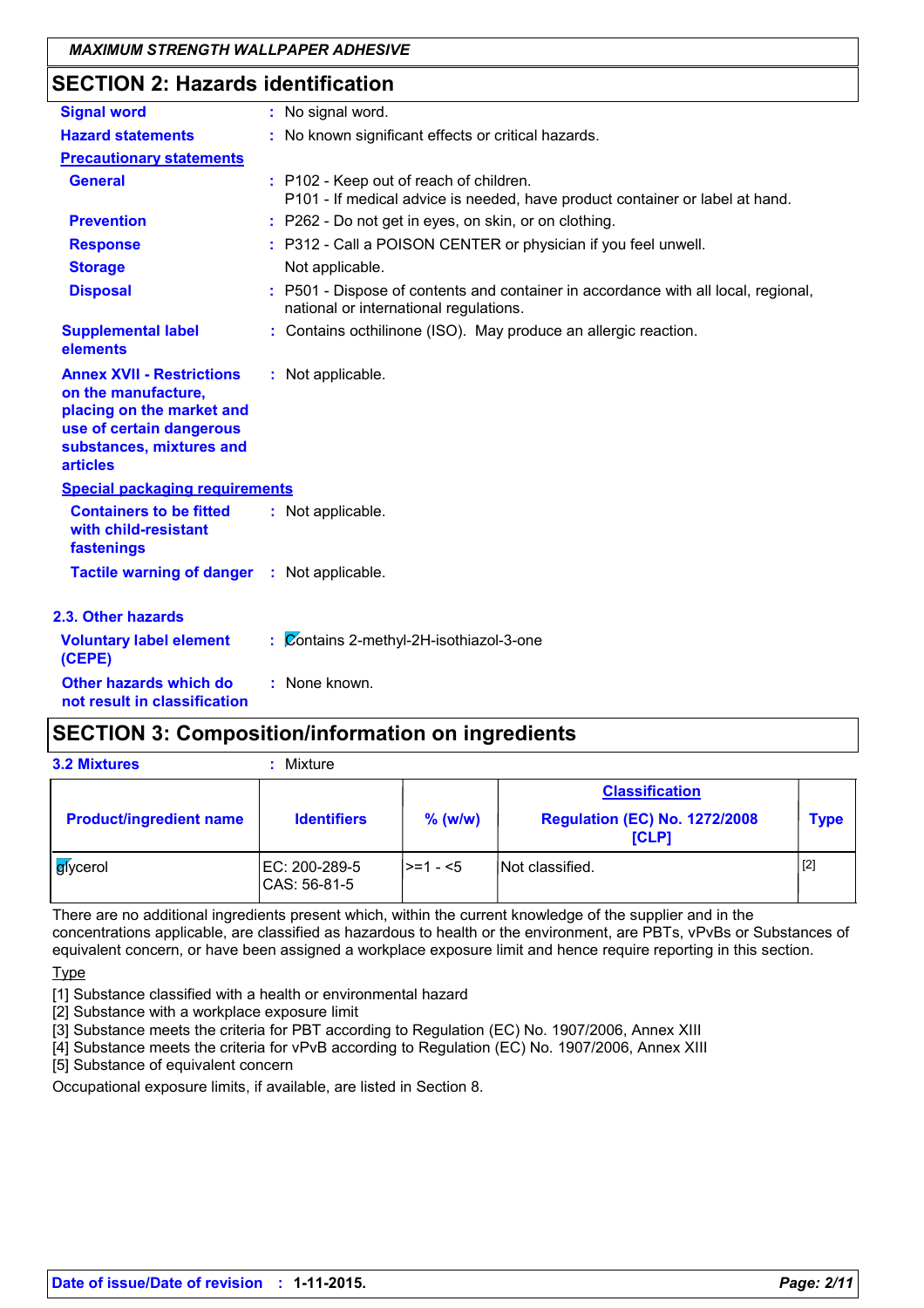## **SECTION 4: First aid measures**

| 4.1. Description of first aid measures |                                                                                                                                                                                                             |
|----------------------------------------|-------------------------------------------------------------------------------------------------------------------------------------------------------------------------------------------------------------|
| <b>General</b>                         | : In all cases of doubt, or when symptoms persist, seek medical attention. Never give<br>anything by mouth to an unconscious person. If unconscious, place in recovery<br>position and seek medical advice. |
| <b>Eye contact</b>                     | : Check for and remove any contact lenses. Immediately flush eyes with running<br>water for at least 15 minutes, keeping eyelids open. Seek immediate medical<br>attention.                                 |
| <b>Inhalation</b>                      | : Remove to fresh air. Keep person warm and at rest. If not breathing, if breathing is<br>irregular or if respiratory arrest occurs, provide artificial respiration or oxygen by<br>trained personnel.      |
| <b>Skin contact</b>                    | : Remove contaminated clothing and shoes. Wash skin thoroughly with soap and<br>water or use recognised skin cleanser. Do NOT use solvents or thinners.                                                     |
| <b>Ingestion</b>                       | : If swallowed, seek medical advice immediately and show the container or label.<br>Keep person warm and at rest. Do NOT induce vomiting.                                                                   |
| <b>Protection of first-aiders</b>      | : No action shall be taken involving any personal risk or without suitable training.                                                                                                                        |

### **4.2. Most important symptoms and effects, both acute and delayed**

There are no data available on the mixture itself. The mixture is not classified as dangerous according to Directive 1999/45/EC and its amendments.

If splashed in the eyes, the liquid may cause irritation and reversible damage. This takes into account, where known, delayed and immediate effects and also chronic effects of components from short-term and long-term exposure by oral, inhalation and dermal routes of exposure and eye contact.

#### **4.3. Indication of any immediate medical attention and special treatment needed**

| <b>Notes to physician</b>  | : Treat symptomatically. Contact poison treatment specialist immediately if large<br>quantities have been ingested or inhaled. |
|----------------------------|--------------------------------------------------------------------------------------------------------------------------------|
| <b>Specific treatments</b> | No specific treatment.                                                                                                         |

See toxicological information (Section 11)

## **SECTION 5: Firefighting measures**

| 5.1. Extinguishing media                                 |                                                                                                                              |
|----------------------------------------------------------|------------------------------------------------------------------------------------------------------------------------------|
| <b>Suitable extinguishing</b><br>media                   | : Recommended: alcohol-resistant foam, $CO2$ , powders, water spray.                                                         |
| <b>Unsuitable extinguishing</b><br>media                 | : Do not use water jet.                                                                                                      |
|                                                          | 5.2. Special hazards arising from the substance or mixture                                                                   |
| <b>Hazards from the</b><br>substance or mixture          | : Fire will produce dense black smoke. Exposure to decomposition products may<br>cause a health hazard.                      |
| <b>Hazardous thermal</b><br>decomposition products       | : Decomposition products may include the following materials: carbon monoxide,<br>carbon dioxide, smoke, oxides of nitrogen. |
| 5.3. Advice for firefighters                             |                                                                                                                              |
| <b>Special protective actions</b><br>for fire-fighters   | : Cool closed containers exposed to fire with water. Do not release runoff from fire to<br>drains or watercourses.           |
| <b>Special protective</b><br>equipment for fire-fighters | : Appropriate breathing apparatus may be required.                                                                           |
|                                                          |                                                                                                                              |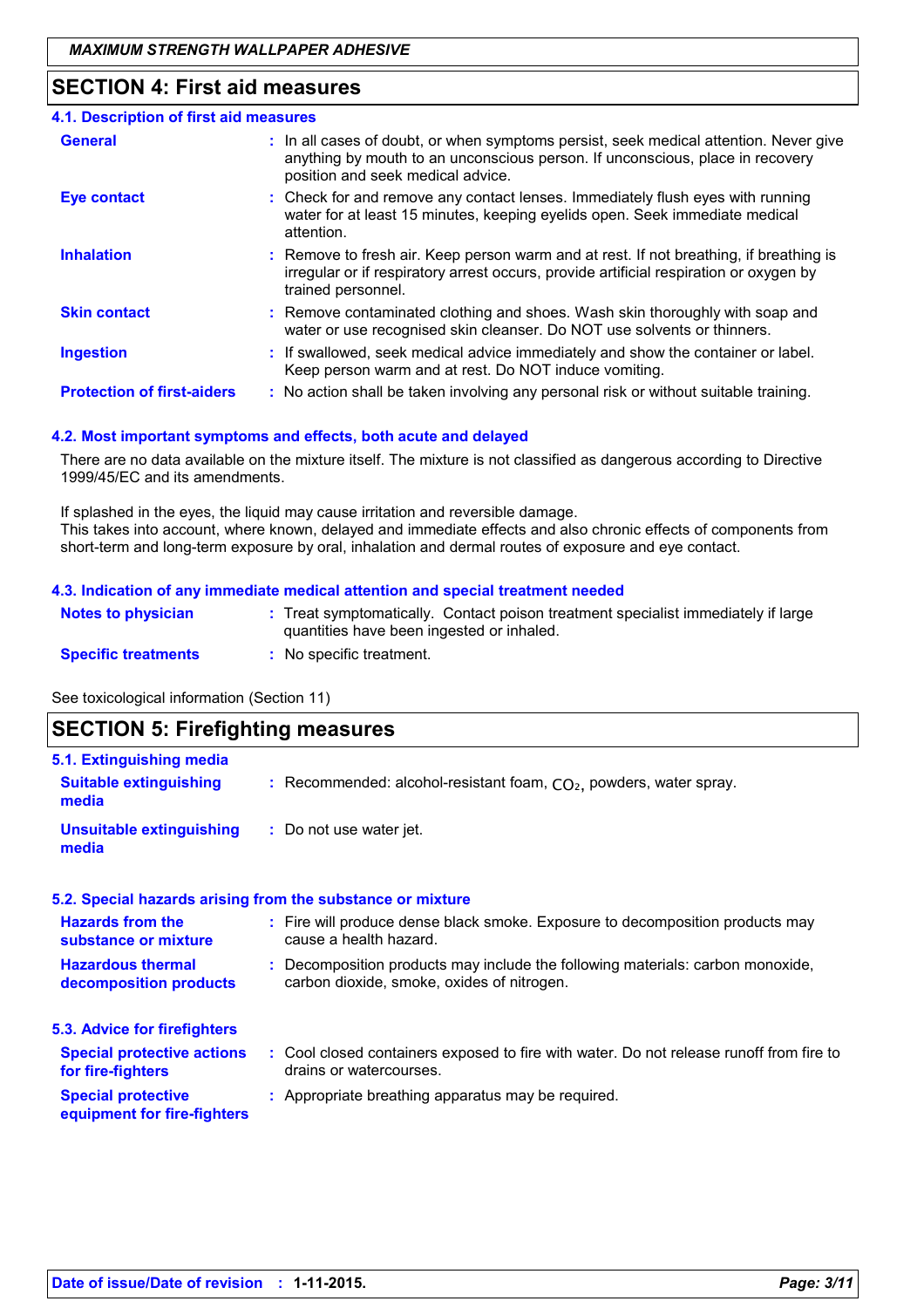## **SECTION 6: Accidental release measures**

| 6.1. Personal precautions, protective equipment and emergency procedures |  |                                                                                                                                                                                                                                                                                    |
|--------------------------------------------------------------------------|--|------------------------------------------------------------------------------------------------------------------------------------------------------------------------------------------------------------------------------------------------------------------------------------|
| For non-emergency<br>personnel                                           |  | : Avoid breathing vapour or mist. Refer to protective measures listed in sections 7<br>and $8.$                                                                                                                                                                                    |
|                                                                          |  | For emergency responders : If specialised clothing is required to deal with the spillage, take note of any<br>information in Section 8 on suitable and unsuitable materials. See also the<br>information in "For non-emergency personnel".                                         |
| 6.2. Environmental<br>precautions                                        |  | : Do not allow to enter drains or watercourses. If the product contaminates lakes,<br>rivers, or sewers, inform the appropriate authorities in accordance with local<br>regulations.                                                                                               |
| 6.3. Methods and material<br>for containment and<br>cleaning up          |  | : Contain and collect spillage with non-combustible, absorbent material e.g. sand,<br>earth, vermiculite or diatomaceous earth and place in container for disposal<br>according to local regulations (see Section 13). Preferably clean with a detergent.<br>Avoid using solvents. |
| 6.4. Reference to other<br><b>sections</b>                               |  | : See Section 1 for emergency contact information.<br>See Section 8 for information on appropriate personal protective equipment.<br>See Section 13 for additional waste treatment information.                                                                                    |

## **SECTION 7: Handling and storage**

The information in this section contains generic advice and guidance. The list of Identified Uses in Section 1 should be consulted for any available use-specific information provided in the Exposure Scenario(s).

| <b>7.1 Precautions for safe</b><br>handling                                          | : Avoid contact with skin and eyes. Avoid inhalation of vapour, spray or mist.<br>Eating, drinking and smoking should be prohibited in areas where this material is<br>handled, stored and processed.<br>Put on appropriate personal protective equipment (see Section 8).<br>Never use pressure to empty. Container is not a pressure vessel.<br>Always keep in containers made from the same material as the original one.<br>Comply with the health and safety at work laws.<br>Do not allow to enter drains or watercourses. |
|--------------------------------------------------------------------------------------|----------------------------------------------------------------------------------------------------------------------------------------------------------------------------------------------------------------------------------------------------------------------------------------------------------------------------------------------------------------------------------------------------------------------------------------------------------------------------------------------------------------------------------|
| <b>7.2 Conditions for safe</b><br>storage, including any<br><i>incompatibilities</i> | : Store in accordance with local regulations.<br>Notes on joint storage<br>Keep away from: oxidising agents, strong alkalis, strong acids.<br>Additional information on storage conditions<br>Store in a dry, cool and well-ventilated area. Keep container tightly closed.<br>No smoking. Prevent unauthorised access. Containers that have been opened must<br>be carefully resealed and kept upright to prevent leakage.                                                                                                      |

### **7.2 Conditions for safe storage, including any incompatibilities**

| 7.3 Specific end use(s)                               |                  |
|-------------------------------------------------------|------------------|
| <b>Recommendations</b>                                | : Not available. |
| <b>Industrial sector specific</b><br><b>solutions</b> | : Not available. |

### **SECTION 8: Exposure controls/personal protection**

The information in this section contains generic advice and guidance. Information is provided based on typical anticipated uses of the product. Additional measures might be required for bulk handling or other uses that could significantly increase worker or exposure or environmental releases.

### **8.1 Control parameters**

### **Occupational exposure limits**

| <b>Product/ingredient name</b> | <b>Exposure limit values</b>                                                                   |
|--------------------------------|------------------------------------------------------------------------------------------------|
| glycerol                       | EH40/2005 WELs (United Kingdom (UK), 1/2012).<br>TWA: 10 mg/m <sup>3</sup> 8 hours. Form: Mist |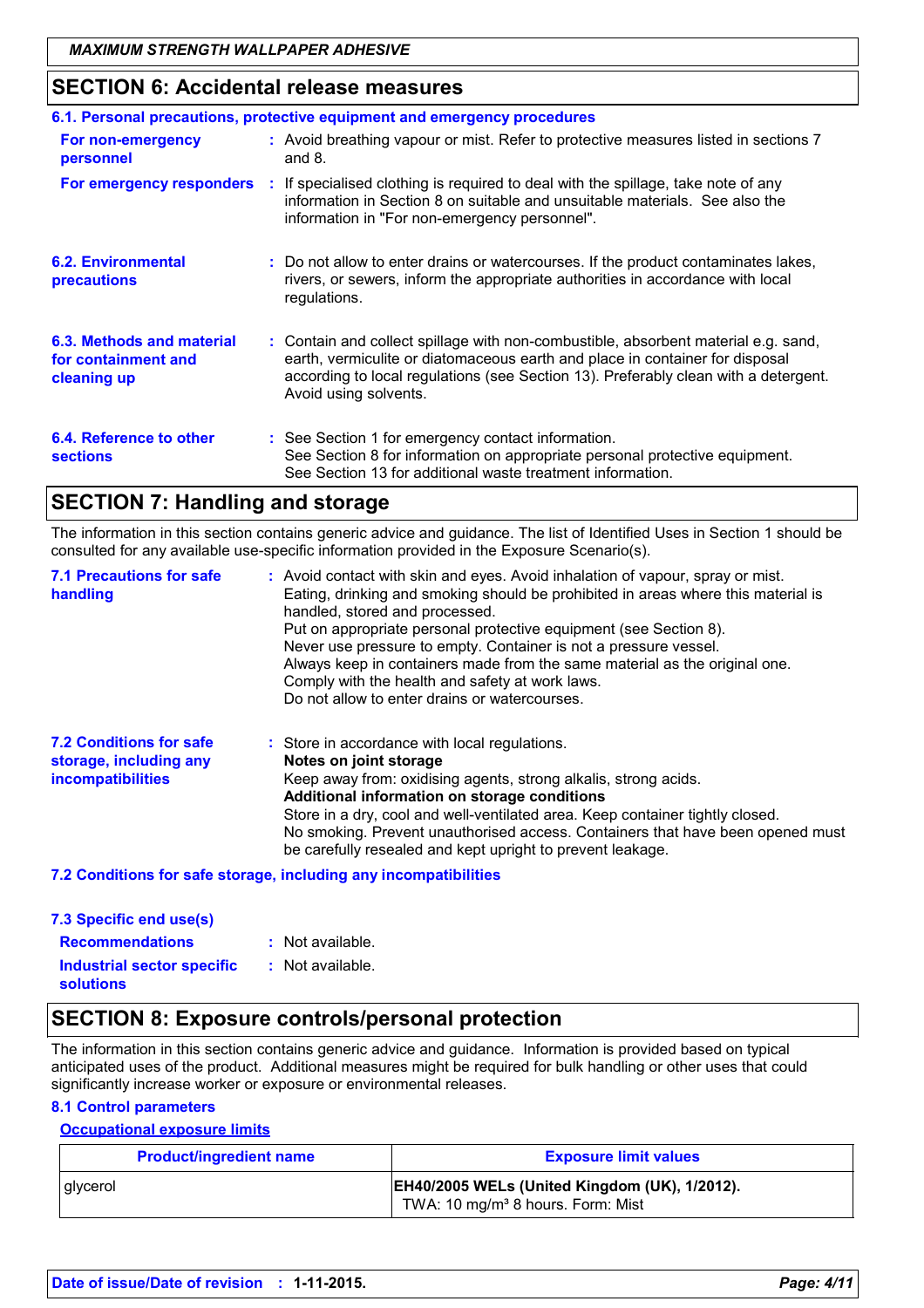## **SECTION 8: Exposure controls/personal protection**

| <b>Recommended monitoring</b><br>procedures                                             | : If this product contains ingredients with exposure limits, personal, workplace<br>atmosphere or biological monitoring may be required to determine the<br>effectiveness of the ventilation or other control measures and/or the necessity to<br>use respiratory protective equipment. Reference should be made to monitoring<br>standards, such as the following: European Standard EN 689 (Workplace<br>atmospheres - Guidance for the assessment of exposure by inhalation to<br>chemical agents for comparison with limit values and measurement strategy)<br>European Standard EN 14042 (Workplace atmospheres - Guide for the<br>application and use of procedures for the assessment of exposure to chemical<br>and biological agents) European Standard EN 482 (Workplace atmospheres -<br>General requirements for the performance of procedures for the measurement of<br>chemical agents) Reference to national guidance documents for methods for the<br>determination of hazardous substances will also be required. |
|-----------------------------------------------------------------------------------------|------------------------------------------------------------------------------------------------------------------------------------------------------------------------------------------------------------------------------------------------------------------------------------------------------------------------------------------------------------------------------------------------------------------------------------------------------------------------------------------------------------------------------------------------------------------------------------------------------------------------------------------------------------------------------------------------------------------------------------------------------------------------------------------------------------------------------------------------------------------------------------------------------------------------------------------------------------------------------------------------------------------------------------|
| <b>DNELS/DMELS</b>                                                                      |                                                                                                                                                                                                                                                                                                                                                                                                                                                                                                                                                                                                                                                                                                                                                                                                                                                                                                                                                                                                                                    |
| No DNELs/DMELs available.                                                               |                                                                                                                                                                                                                                                                                                                                                                                                                                                                                                                                                                                                                                                                                                                                                                                                                                                                                                                                                                                                                                    |
| <b>PNECs</b>                                                                            |                                                                                                                                                                                                                                                                                                                                                                                                                                                                                                                                                                                                                                                                                                                                                                                                                                                                                                                                                                                                                                    |
| No PNECs available                                                                      |                                                                                                                                                                                                                                                                                                                                                                                                                                                                                                                                                                                                                                                                                                                                                                                                                                                                                                                                                                                                                                    |
| <b>8.2 Exposure controls</b>                                                            |                                                                                                                                                                                                                                                                                                                                                                                                                                                                                                                                                                                                                                                                                                                                                                                                                                                                                                                                                                                                                                    |
| <b>Appropriate engineering</b><br>controls                                              | : Provide adequate ventilation. Where reasonably practicable, this should be<br>achieved by the use of local exhaust ventilation and good general extraction.                                                                                                                                                                                                                                                                                                                                                                                                                                                                                                                                                                                                                                                                                                                                                                                                                                                                      |
| <b>Individual protection measures</b>                                                   |                                                                                                                                                                                                                                                                                                                                                                                                                                                                                                                                                                                                                                                                                                                                                                                                                                                                                                                                                                                                                                    |
| <b>Hygiene measures</b>                                                                 | Wash hands, forearms and face thoroughly after handling chemical products,<br>before eating, smoking and using the lavatory and at the end of the working<br>period. Appropriate techniques should be used to remove potentially<br>contaminated clothing. Wash contaminated clothing before reusing. Ensure that<br>eyewash stations and safety showers are close to the workstation location.                                                                                                                                                                                                                                                                                                                                                                                                                                                                                                                                                                                                                                    |
| <b>Eye/face protection</b>                                                              | : Use safety eyewear designed to protect against splash of liquids.                                                                                                                                                                                                                                                                                                                                                                                                                                                                                                                                                                                                                                                                                                                                                                                                                                                                                                                                                                |
| <b>Skin protection</b>                                                                  |                                                                                                                                                                                                                                                                                                                                                                                                                                                                                                                                                                                                                                                                                                                                                                                                                                                                                                                                                                                                                                    |
| <b>Hand protection</b>                                                                  |                                                                                                                                                                                                                                                                                                                                                                                                                                                                                                                                                                                                                                                                                                                                                                                                                                                                                                                                                                                                                                    |
| combination of chemicals.<br>replacement must be followed.<br>maintenance.<br>occurred. | There is no one glove material or combination of materials that will give unlimited resistance to any individual or<br>The breakthrough time must be greater than the end use time of the product.<br>The instructions and information provided by the glove manufacturer on use, storage, maintenance and<br>Gloves should be replaced regularly and if there is any sign of damage to the glove material.<br>Always ensure that gloves are free from defects and that they are stored and used correctly.<br>The performance or effectiveness of the glove may be reduced by physical/chemical damage and poor<br>Barrier creams may help to protect the exposed areas of the skin but should not be applied once exposure has                                                                                                                                                                                                                                                                                                   |
| <b>Gloves</b>                                                                           | : For prolonged or repeated contact use protective gloves. Barrier creams may help<br>to protect the exposed areas of skin, they should however not be applied once<br>exposure has occurred. Skin should be washed after contact.                                                                                                                                                                                                                                                                                                                                                                                                                                                                                                                                                                                                                                                                                                                                                                                                 |
|                                                                                         | Use chemical resistant gloves classified under Standard EN 374: Protective<br>gloves against chemicals and micro-organisms. Recommended gloves: Viton® or<br>Nitrile<br>Breakthrough Time: 480 min                                                                                                                                                                                                                                                                                                                                                                                                                                                                                                                                                                                                                                                                                                                                                                                                                                 |
|                                                                                         | When prolonged or frequently repeated contact may occur, a glove with a<br>protection class of 6 (breakthrough time greater than 480 minutes according to<br>EN 374) is recommended. When only brief contact is expected, a glove with a<br>protection class of 2 or higher (breakthrough time greater than 30 minutes<br>according to EN 374) is recommended.                                                                                                                                                                                                                                                                                                                                                                                                                                                                                                                                                                                                                                                                     |
|                                                                                         | NOTICE: The selection of a specific glove for a particular application and duration<br>of use in a workplace should also take into account all relevant workplace factors<br>such as, but not limited to: Other chemicals which may be handled, physical<br>requirements (cut/puncture protection, dexterity, thermal protection), potential                                                                                                                                                                                                                                                                                                                                                                                                                                                                                                                                                                                                                                                                                       |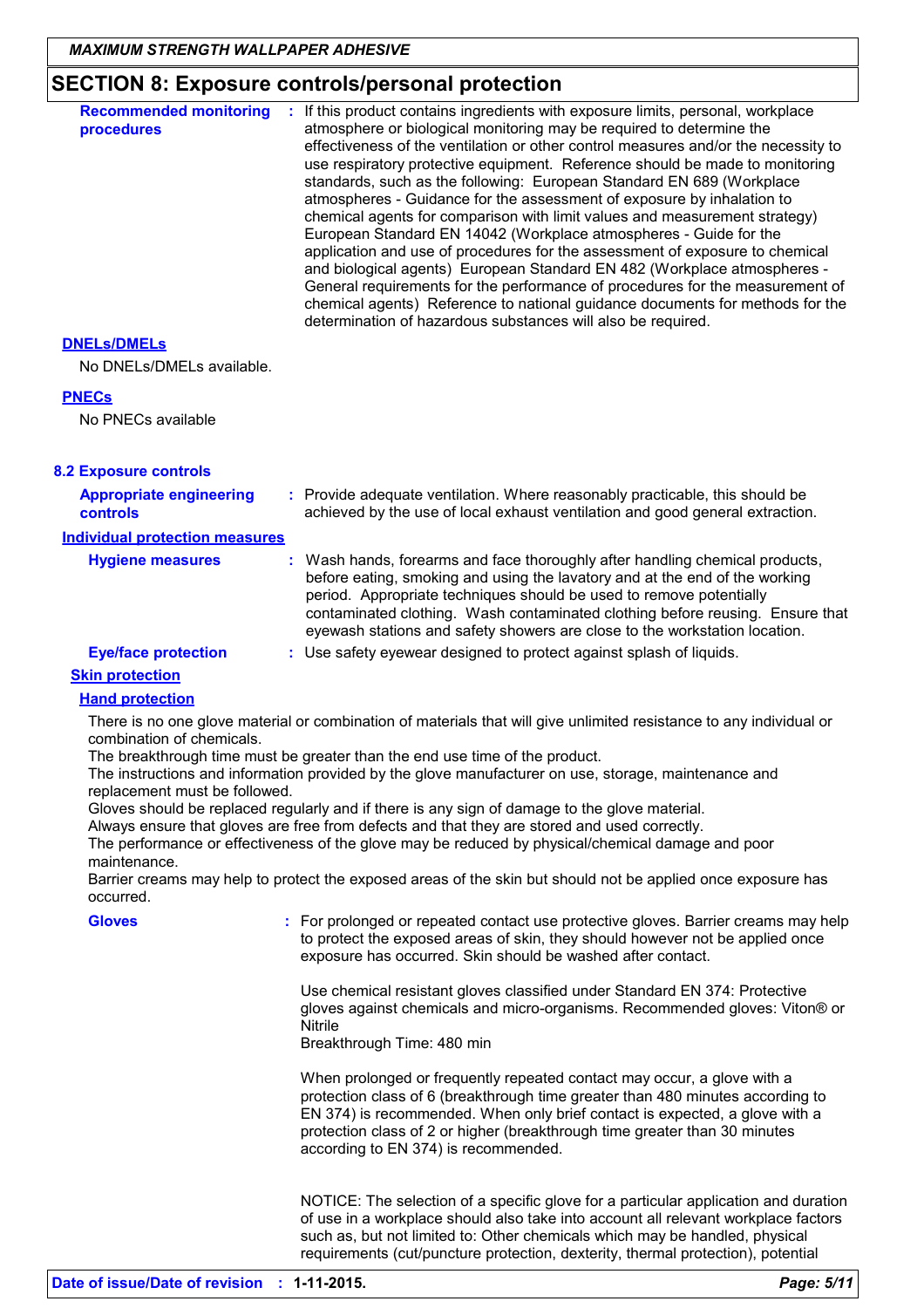### **SECTION 8: Exposure controls/personal protection**

body reactions to glove materials, as well as the instructions/specifications provided by the glove supplier.

The user must check that the final choice of type of glove selected for handling this product is the most appropriate and takes into account the particular conditions of use, as included in the user's risk assessment.

| <b>Body protection</b>                    | : Not applicable.                                                                                                                                                                                                                              |
|-------------------------------------------|------------------------------------------------------------------------------------------------------------------------------------------------------------------------------------------------------------------------------------------------|
| <b>Other skin protection</b>              | : Appropriate footwear and any additional skin protection measures should be<br>selected based on the task being performed and the risks involved and should be<br>approved by a specialist before handling this product.                      |
| <b>Respiratory protection</b>             | : Usually no respiratory protection required.                                                                                                                                                                                                  |
|                                           | Respiratory protection in case of dust or spray mist formation. (particle filter<br>$EN143$ type $P2$ ).<br>Respiratory protection in case of vapour formation. (half mask with combination<br>filter A2-P2 till concentrations of 0,5 Vol%.). |
| <b>Environmental exposure</b><br>controls | : Do not allow to enter drains or watercourses.                                                                                                                                                                                                |

## **SECTION 9: Physical and chemical properties**

### **9.1. Information on basic physical and chemical properties**

| <b>Appearance</b>                                      |   |                                                        |
|--------------------------------------------------------|---|--------------------------------------------------------|
| <b>Physical state</b>                                  |   | Liquid.                                                |
| <b>Colour</b>                                          |   | Not available.                                         |
| <b>Odour</b>                                           | t | Not available.                                         |
| <b>Odour threshold</b>                                 |   | Not available.                                         |
| pH                                                     |   | 8                                                      |
| <b>Melting point/freezing point</b>                    |   | : Not available.                                       |
| Initial boiling point and boiling<br>range             |   | $100^{\circ}$ C                                        |
| <b>Flash point</b>                                     |   | Not applicable.                                        |
| <b>Evaporation rate</b>                                |   | Not available.                                         |
| <b>Upper/lower flammability or</b><br>explosive limits |   | : Not available.                                       |
| <b>Vapour pressure</b>                                 |   | Not available.                                         |
| <b>Vapour density</b>                                  |   | Not available.                                         |
| <b>Relative density</b>                                | t | 1,012                                                  |
| <b>Solubility(ies)</b>                                 |   | Easily soluble in the following materials: cold water. |
| <b>Solubility in water</b>                             |   | : Not available.                                       |
| <b>Partition coefficient: n-octanol/</b><br>water      |   | : Not available.                                       |
| <b>Auto-ignition temperature</b>                       |   | : Not available.                                       |
| <b>Decomposition temperature</b>                       |   | Not available.                                         |
| <b>Viscosity</b>                                       |   | Kinematic (room temperature): 39,52 cm <sup>2</sup> /s |
| <b>Explosive properties</b>                            |   | : Not available.                                       |
| <b>Oxidising properties</b>                            |   | : Not available.                                       |
| 9.2. Other information                                 |   |                                                        |
| No additional information.                             |   |                                                        |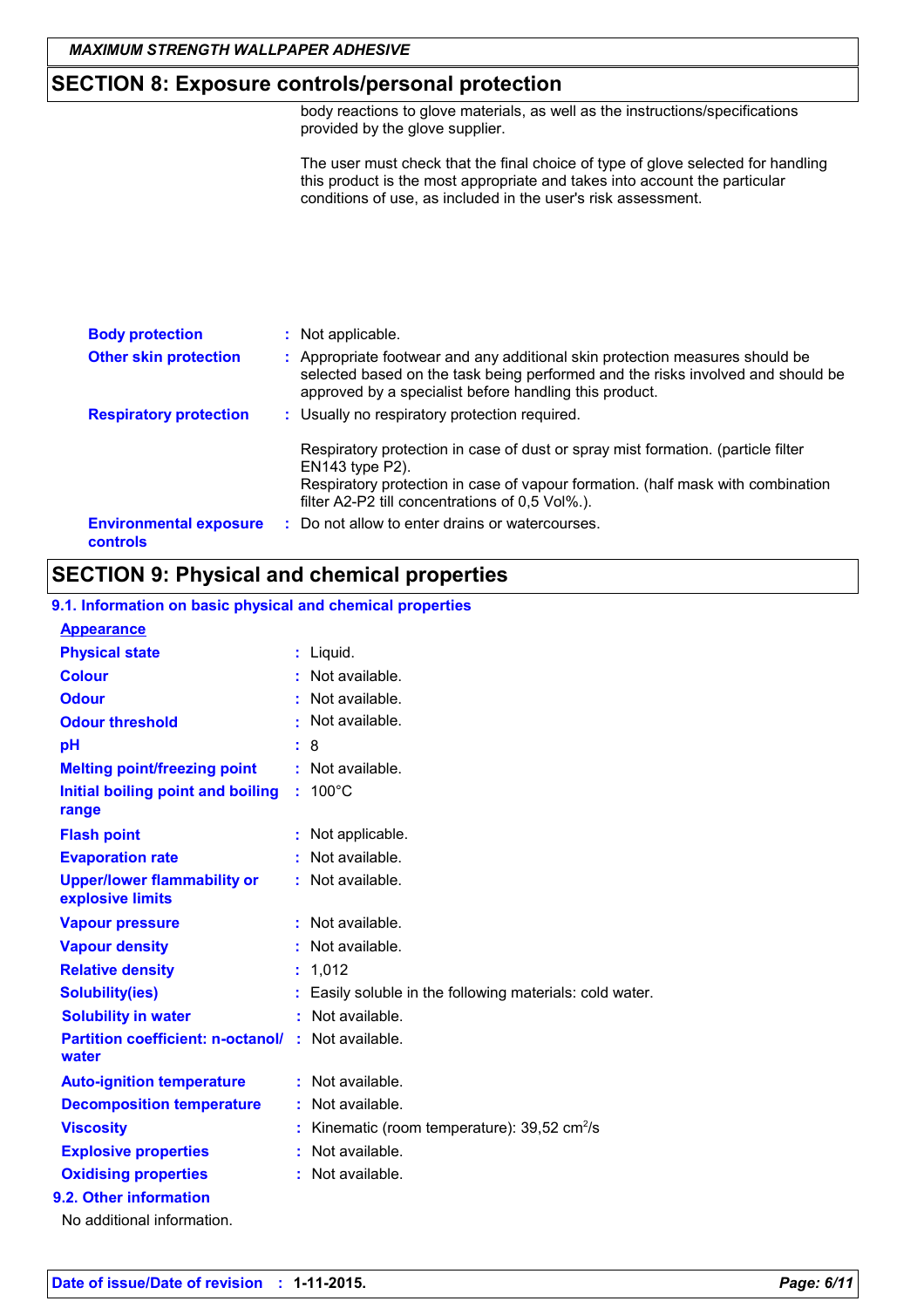## **SECTION 10: Stability and reactivity**

|                                                  | <u>.</u>                                                                                                                            |
|--------------------------------------------------|-------------------------------------------------------------------------------------------------------------------------------------|
| 10.1. Reactivity                                 | : No specific test data related to reactivity available for this product or its ingredients.                                        |
| <b>10.2. Chemical stability</b>                  | : Stable under recommended storage and handling conditions (see Section 7).                                                         |
| 10.3. Possibility of<br>hazardous reactions      | : Under normal conditions of storage and use, hazardous reactions will not occur.                                                   |
| <b>10.4. Conditions to avoid</b>                 | : When exposed to high temperatures may produce hazardous decomposition<br>products.                                                |
| 10.5. Incompatible materials                     | : Keep away from the following materials to prevent strong exothermic reactions:<br>oxidising agents, strong alkalis, strong acids. |
| <b>10.6. Hazardous</b><br>decomposition products | : Under normal conditions of storage and use, hazardous decomposition products<br>should not be produced.                           |

## **SECTION 11: Toxicological information**

### **11.1. Information on toxicological effects**

There are no data available on the mixture itself. The mixture is not classified as dangerous according to Directive 1999/45/EC and its amendments.

If splashed in the eyes, the liquid may cause irritation and reversible damage. This takes into account, where known, delayed and immediate effects and also chronic effects of components from short-term and long-term exposure by oral, inhalation and dermal routes of exposure and eye contact.

### **Acute toxicity**

| <b>Conclusion/Summary</b>                                 |    | : Not available. |
|-----------------------------------------------------------|----|------------------|
| <b>Acute toxicity estimates</b>                           |    |                  |
| Not available.                                            |    |                  |
| <b>Irritation/Corrosion</b>                               |    |                  |
| <b>Conclusion/Summary</b>                                 |    | : Not available. |
| <b>Sensitisation</b>                                      |    |                  |
| <b>Conclusion/Summary</b>                                 |    | : Not available. |
| <b>Mutagenicity</b>                                       |    |                  |
| <b>Conclusion/Summary</b>                                 |    | : Not available. |
| <b>Carcinogenicity</b>                                    |    |                  |
| <b>Conclusion/Summary</b>                                 |    | : Not available. |
| <b>Reproductive toxicity</b>                              |    |                  |
| <b>Conclusion/Summary</b>                                 |    | : Not available. |
| <b>Teratogenicity</b>                                     |    |                  |
| <b>Conclusion/Summary</b>                                 |    | : Not available. |
| <b>Specific target organ toxicity (single exposure)</b>   |    |                  |
| Not available.                                            |    |                  |
| <b>Specific target organ toxicity (repeated exposure)</b> |    |                  |
| Not available.                                            |    |                  |
| <b>Aspiration hazard</b>                                  |    |                  |
| Not available.                                            |    |                  |
|                                                           |    |                  |
| <b>Other information</b>                                  | ŧ. | Not available.   |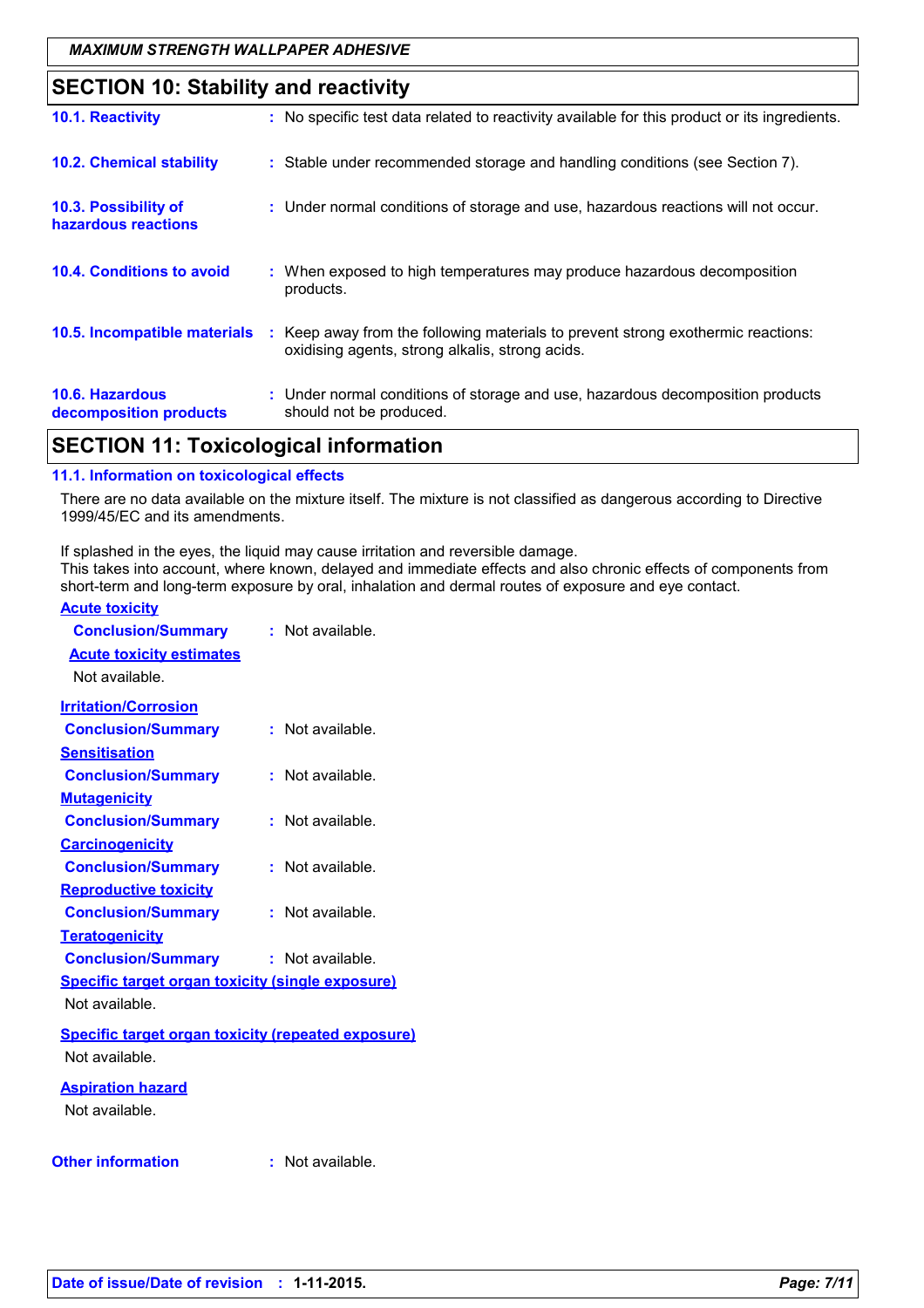## **SECTION 12: Ecological information**

#### **12.1. Toxicity**

There are no data available on the mixture itself. Do not allow to enter drains or watercourses.

The mixture has been assessed following the conventional method of the Dangerous Preparations Directive 1999/45/EC and is not classified as dangerous for the environment. **Conclusion/Summary :** Not available.

| 12.2. Persistence and degradability                     |                                                       |
|---------------------------------------------------------|-------------------------------------------------------|
| <b>Conclusion/Summary : Not available.</b>              |                                                       |
| 12.3. Bioaccumulative potential                         |                                                       |
| 12.4. Mobility in soil                                  |                                                       |
| <b>Soil/water partition</b><br><b>coefficient (Koc)</b> | : Not available.                                      |
| <b>Mobility</b>                                         | : Not available.                                      |
| 12.5. Results of PBT and vPvB assessment                |                                                       |
| <b>PBT</b>                                              | : Not applicable.                                     |
|                                                         | P: Not available. B: Not available. T: Not available. |
| <b>vPvB</b>                                             | : Not applicable.                                     |
|                                                         | vP: Not available. vB: Not available.                 |
| 12.6. Other adverse effects                             | : No known significant effects or critical hazards.   |

## **SECTION 13: Disposal considerations**

The information in this section contains generic advice and guidance. The list of Identified Uses in Section 1 should be consulted for any available use-specific information provided in the Exposure Scenario(s).

### **13.1 Waste treatment methods**

| <b>Product</b>                 |                                                                                                                                                                                                                                                                                                                                                                                                                                                                                                                                                      |
|--------------------------------|------------------------------------------------------------------------------------------------------------------------------------------------------------------------------------------------------------------------------------------------------------------------------------------------------------------------------------------------------------------------------------------------------------------------------------------------------------------------------------------------------------------------------------------------------|
| <b>Methods of disposal</b>     | : The generation of waste should be avoided or minimised wherever possible.<br>Disposal of this product, solutions and any by-products should at all times comply<br>with the requirements of environmental protection and waste disposal legislation<br>and any regional local authority requirements. Dispose of surplus and non-<br>recyclable products via a licensed waste disposal contractor. Waste should not be<br>disposed of untreated to the sewer unless fully compliant with the requirements of<br>all authorities with jurisdiction. |
| <b>Hazardous waste</b>         | : Within the present knowledge of the supplier, this product is not regarded as<br>hazardous waste, as defined by EU Directive 91/689/EEC.                                                                                                                                                                                                                                                                                                                                                                                                           |
| <b>Disposal considerations</b> | Do not allow to enter drains or watercourses.<br>Dispose of according to all federal, state and local applicable regulations.<br>If this product is mixed with other wastes, the original waste product code may no<br>longer apply and the appropriate code should be assigned.<br>For further information, contact your local waste authority.                                                                                                                                                                                                     |
| <b>Packaging</b>               |                                                                                                                                                                                                                                                                                                                                                                                                                                                                                                                                                      |
| <b>Methods of disposal</b>     | : The generation of waste should be avoided or minimised wherever possible. Waste<br>packaging should be recycled. Incineration or landfill should only be considered<br>when recycling is not feasible.                                                                                                                                                                                                                                                                                                                                             |
| <b>Disposal considerations</b> | : Using information provided in this safety data sheet, advice should be obtained from<br>the relevant waste authority on the classification of empty containers.<br>Empty containers must be scrapped or reconditioned.<br>Dispose of containers contaminated by the product in accordance with local or<br>national legal provisions.                                                                                                                                                                                                              |
| <b>Special precautions</b>     | : This material and its container must be disposed of in a safe way. Empty containers<br>or liners may retain some product residues. Avoid dispersal of spilt material and<br>runoff and contact with soil, waterways, drains and sewers.                                                                                                                                                                                                                                                                                                            |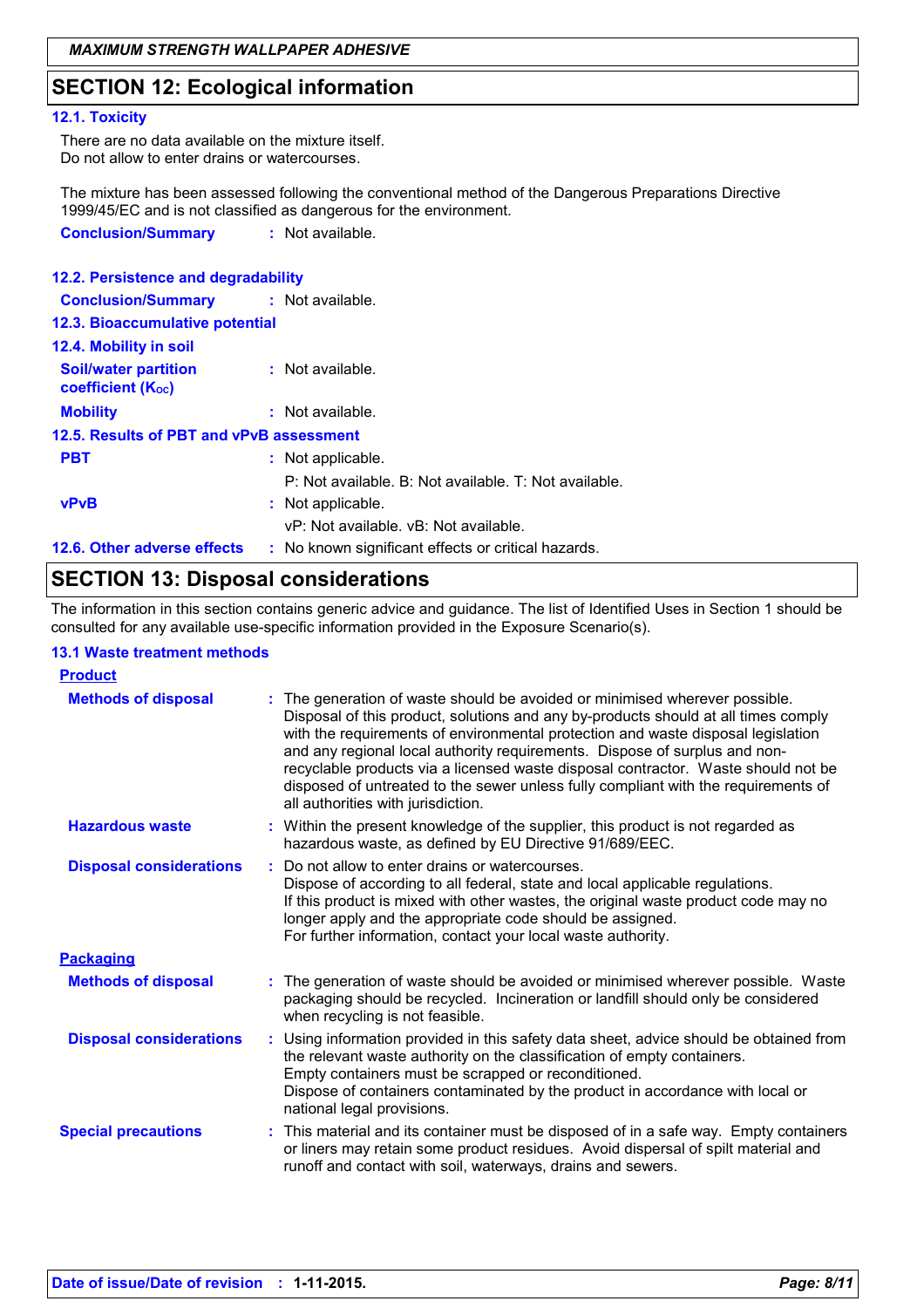## **SECTION 14: Transport information**

|                                                                                                             | <b>ADR</b>                                                                                                                                                                                                             | <b>IMDG</b>     |
|-------------------------------------------------------------------------------------------------------------|------------------------------------------------------------------------------------------------------------------------------------------------------------------------------------------------------------------------|-----------------|
| 14.1 UN number                                                                                              | Not regulated.                                                                                                                                                                                                         | Not regulated.  |
| 14.2 UN proper<br>shipping name                                                                             |                                                                                                                                                                                                                        |                 |
| <b>14.3 Transport</b><br>hazard class(es)<br><b>Class</b>                                                   |                                                                                                                                                                                                                        |                 |
| <b>Subsidiary class</b>                                                                                     |                                                                                                                                                                                                                        |                 |
| <b>14.4 Packing group</b>                                                                                   |                                                                                                                                                                                                                        |                 |
| 14.5<br><b>Environmental</b><br>hazards                                                                     |                                                                                                                                                                                                                        |                 |
| <b>Marine pollutant</b>                                                                                     | No.                                                                                                                                                                                                                    | No.             |
| <b>Marine pollutant</b><br><b>substances</b>                                                                |                                                                                                                                                                                                                        | Not available.  |
| <b>14.6 Special</b><br>precautions for<br>user                                                              | Transport within user's premises: always<br>transport in closed containers that are upright<br>and secure. Ensure that persons transporting<br>the product know what to do in the event of an<br>accident or spillage. |                 |
| <b>HI/Kemler number</b>                                                                                     | Not available.                                                                                                                                                                                                         |                 |
| <b>Emergency</b><br>schedules (EmS)                                                                         |                                                                                                                                                                                                                        | Not applicable. |
| <b>14.7 Transport in bulk</b><br>according to Annex II of<br><b>MARPOL 73/78 and the IBC</b><br><b>Code</b> | : Not applicable.                                                                                                                                                                                                      |                 |
| <b>Additional</b><br><b>information</b>                                                                     |                                                                                                                                                                                                                        |                 |

## **SECTION 15: Regulatory information**

**15.1 Safety, health and environmental regulations/legislation specific for the substance or mixture EU Regulation (EC) No. 1907/2006 (REACH)**

**Annex XIV - List of substances subject to authorisation**

### **Annex XIV**

None of the components are listed.

**Substances of very high concern**

None of the components are listed, or the component present is below its threshold.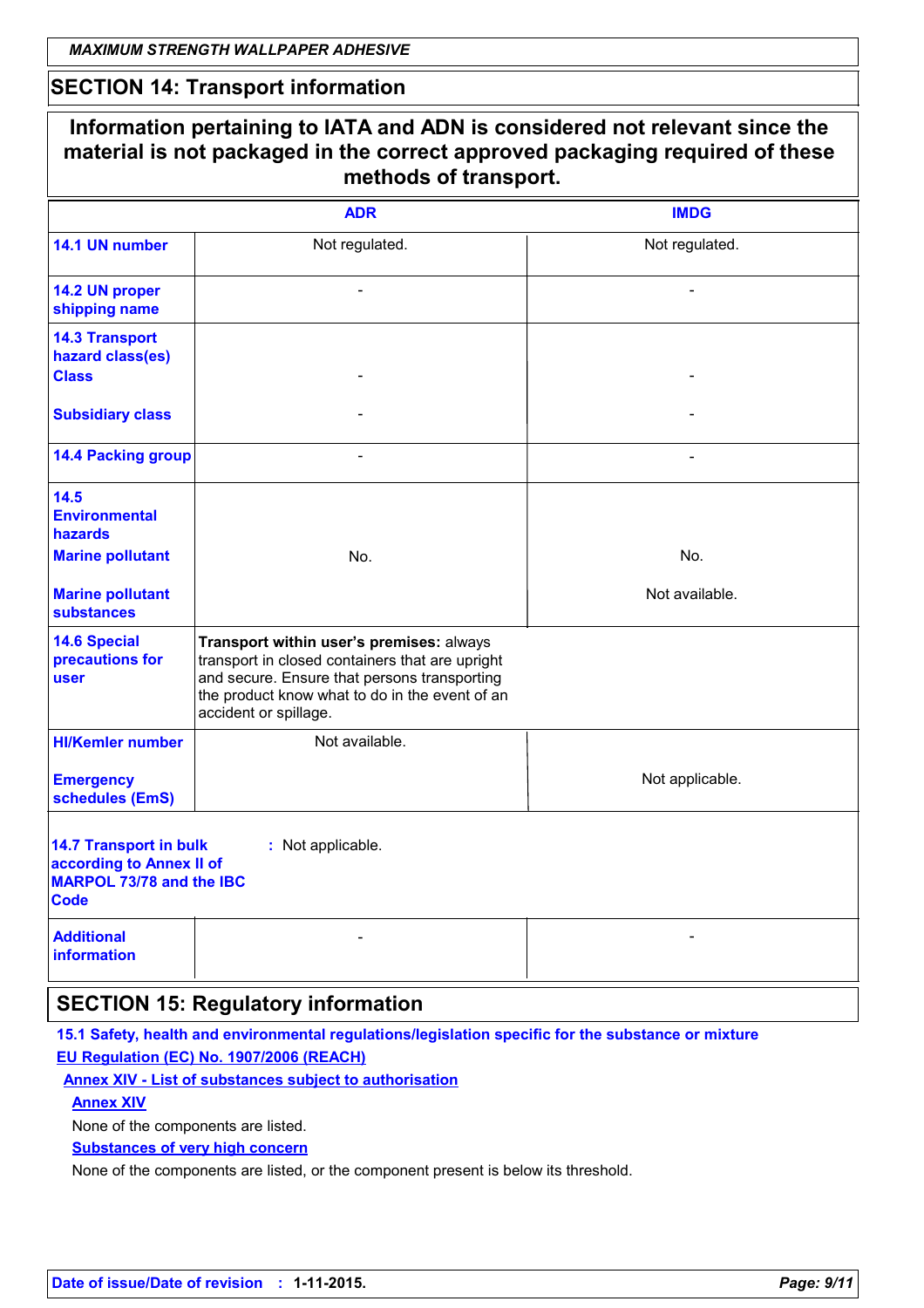## **SECTION 15: Regulatory information**

| <b>Annex XVII - Restrictions</b><br>on the manufacture,<br>placing on the market<br>and use of certain<br>dangerous substances,<br>mixtures and articles | : Not applicable.                                                          |  |  |
|----------------------------------------------------------------------------------------------------------------------------------------------------------|----------------------------------------------------------------------------|--|--|
| <b>Other EU regulations</b>                                                                                                                              |                                                                            |  |  |
| <b>VOC</b>                                                                                                                                               | $\pm$ Not available.                                                       |  |  |
| <b>Europe inventory</b>                                                                                                                                  | : At least one component is not listed.                                    |  |  |
| <b>Seveso II Directive</b>                                                                                                                               |                                                                            |  |  |
|                                                                                                                                                          | This product is not controlled under the Seveso II Directive.              |  |  |
| <b>International regulations</b><br>Not listed.                                                                                                          | <b>Chemical Weapon Convention List Schedules I, II &amp; III Chemicals</b> |  |  |
| <b>Montreal Protocol (Annexes A, B, C, E)</b><br>Not listed.                                                                                             |                                                                            |  |  |
| Not listed.                                                                                                                                              | <b>Stockholm Convention on Persistent Organic Pollutants</b>               |  |  |
| <b>Rotterdam Convention on Prior Inform Consent (PIC)</b><br>Not listed.                                                                                 |                                                                            |  |  |
| <b>UNECE Aarhus Protocol on POPs and Heavy Metals</b><br>Not listed.                                                                                     |                                                                            |  |  |

#### **15.2 Chemical Safety :** Not applicable.

**Assessment**

## **SECTION 16: Other information**

**CEPE code :** 7

 $\nabla$  Indicates information that has changed from previously issued version.

| <b>Abbreviations and acronyms : ATE = Acute Toxicity Estimate</b><br>CLP = Classification, Labelling and Packaging Regulation [Regulation (EC) No.<br>1272/2008]<br>DMEL = Derived Minimal Effect Level<br>DNEL = Derived No Effect Level<br>EUH statement = CLP-specific Hazard statement<br>PBT = Persistent, Bioaccumulative and Toxic<br>PNEC = Predicted No Effect Concentration<br><b>RRN = REACH Registration Number</b> |
|---------------------------------------------------------------------------------------------------------------------------------------------------------------------------------------------------------------------------------------------------------------------------------------------------------------------------------------------------------------------------------------------------------------------------------|
| vPvB = Very Persistent and Very Bioaccumulative                                                                                                                                                                                                                                                                                                                                                                                 |

### **Procedure used to derive the classification according to Regulation (EC) No. 1272/2008 [CLP/GHS]**

| <b>Classification</b><br>Not classified.               |   |                    | <b>Justification</b> |
|--------------------------------------------------------|---|--------------------|----------------------|
|                                                        |   |                    |                      |
| <b>Full text of abbreviated H</b><br><b>statements</b> | t | Mot applicable.    |                      |
| <b>Full text of classifications</b><br>[CLP/GHS]       | ÷ | Mot applicable.    |                      |
| <b>Date of printing</b>                                |   | $: 5-11-2015.$     |                      |
| Date of issue/ Date of<br>revision                     |   | $: 1 - 11 - 2015.$ |                      |
| Date of issue/Date of revision : 1-11-2015.            |   |                    | Page: 10/11          |